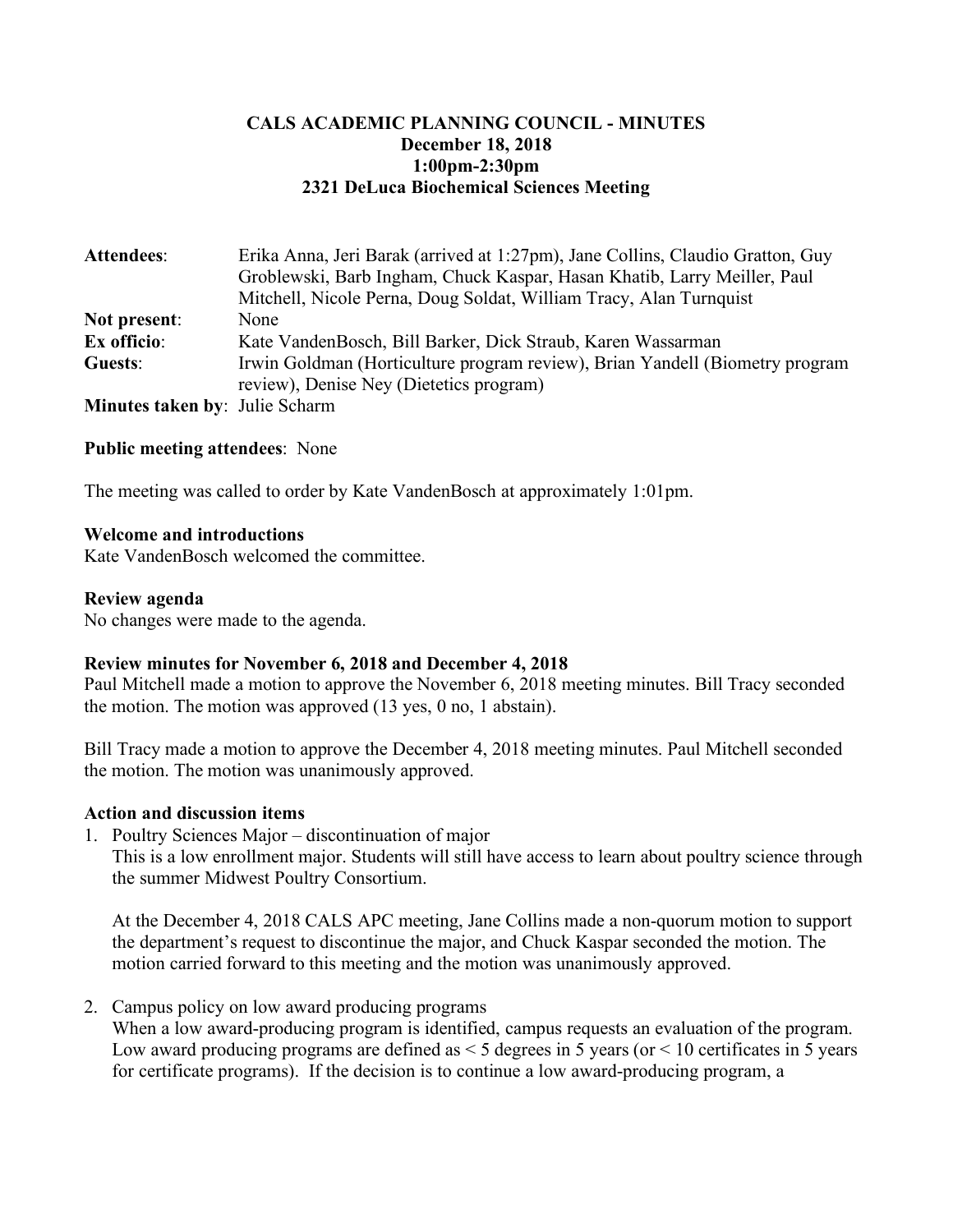justification and a compelling reason for continuation are required. The administrative costs to running a program also need to be evaluated.

Some of the programs coming to the CALS APC this year through the program review process are small enough to be very close to being designated "low award producing programs". The APC should be proactive about evaluating these types of programs and making recommendations on future actions.

3. Horticulture program review – second review

The review encompassed all four degree programs: BS, MS, PhD, and PhD minor. The department will be phasing out the undergraduate program but not until plans are in place for a new degree program.

Irwin Goldman, department chair and professor in the Department of Horticulture, joined the CALS APC meeting to provide a response to the program review:

- The review was fair and honest.
- The programs have relatively low enrollment.
- The direction of the recommendations is the same direction the department is moving towards.
- There is a subcommittee working on the new undergraduate major.
- The department hopes to revise the graduate program after the undergraduate major is complete.
- One challenge is that there are Horticulture faculty training graduate students in production agriculture and the Hort PhD program is the only option for these students/faculty (i.e. there is not another graduate program suited for this type of work).
- The review committee report identified good areas to work on.

Comments and questions for the department:

- Question: In light of the small degree programs, can students be served in other programs on campus? Response: Horticulture has a lot of graduate students connected to faculty in the department but the students are connected to other programs, such as Plant Breeding and Plant Genetics, which is the dominant program. Amaya Atucha and Yi Wang are training graduate students in production agriculture; the Plant Breeding and Plant Genetics program is not the right fit for those students, so that is a challenge area. For undergraduate students, they can receive a degree in another CALS plant science area, in Botany in L&S (which is also small), and in the plant biology option of the Biology major (which has less than 10 students). Among our plant science departments, there might only be around 100 students interested in the plant sciences. We want to capture those students, so one thought is an integrated major to pool all of those students together.
- Question: Do you think the agricultural ecosystems major will be a good fit for the current students interested in plant sciences? Response: The new major will hopefully have tracks or concentrations that will be suitable.
- Question: How do you address what students want in the applied sciences? What if the skills don't transfer to job placement? Response: The department has hired faculty on the cutting edge of science. The department has not been able to hire people in traditional horticulture since it is difficult to obtain funding in that area; this is one reason the department cannot offer a true horticulture degree.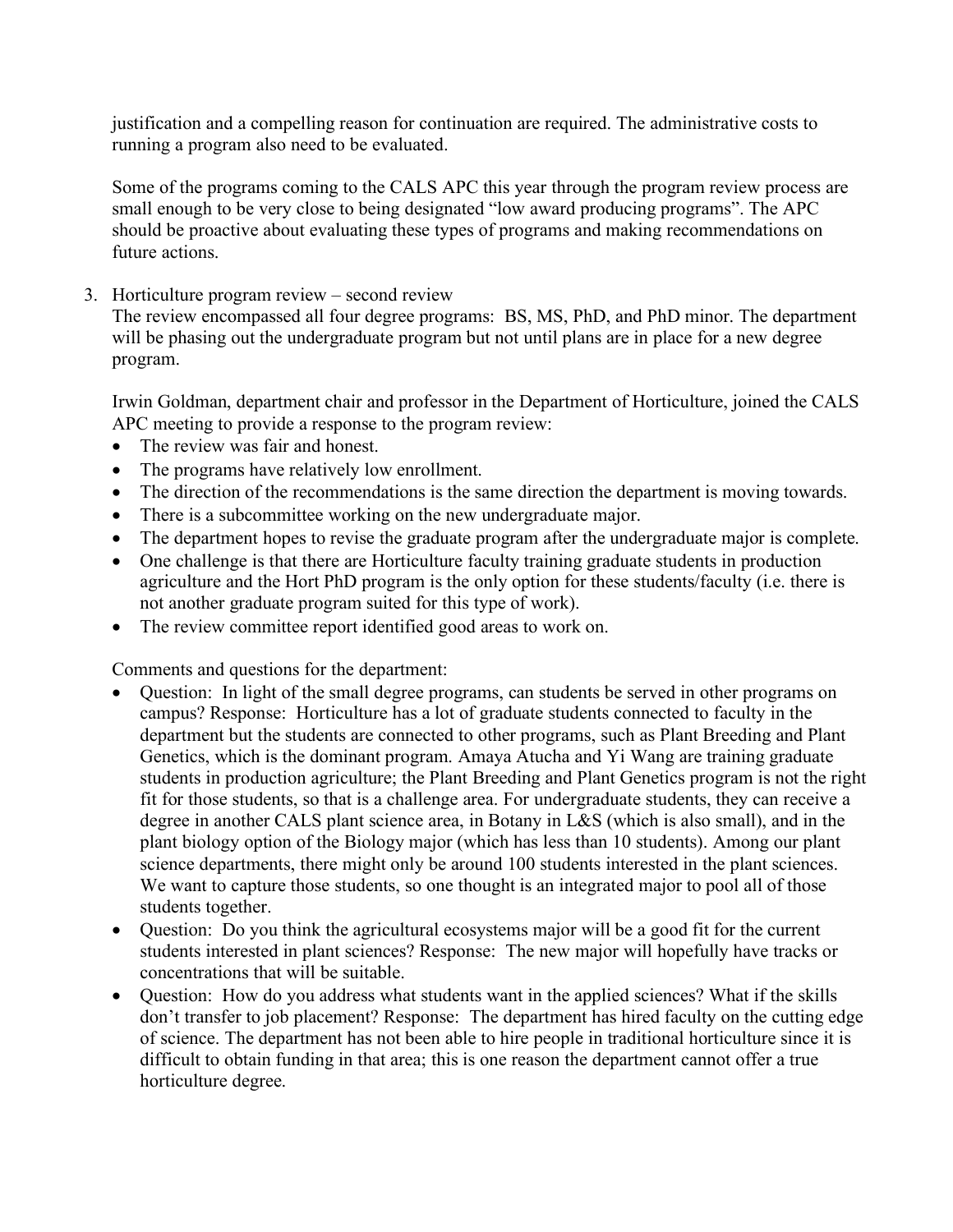- Question: As the department is planning for its future, what types of faculty are you thinking about hiring? Response: The department has had retirements in crop physiology so there will be recruitment in plant resilience. The department would like to make a hire in sustainable landscapes, to focus on a modern way to look at landscapes. The department still wants to service traditional clientele, such as the cranberry and potato industries, and there are young faculty in those areas.
- Question: If a student is interested in a traditional horticulture degree, is UW-Madison still the place to go? Response: There are 14 places in Wisconsin in which a student can do this. Students do not necessarily need to go to UW-Madison, but Madison provides connections to research programs and laboratory work in a way that other campuses do not.
- Comment: The time to degree seems long. Response: This is due to sample size. Because the program does not have a lot of students, the statistic is not representative of a large sample.
- Question: What are the plans for the PhD minor, which has not been awarded in the recent past? Response: In the revision of the graduate programs, the department expects that the PhD minor will phase out and something different will take its place. The department and college could take steps to discontinue the PhD minor.

Comments and questions:

- Comment: The review committee did not address all of the proper questions in the report. The self-study addressed all of the necessary items, but the review committee report did not. Examples of this include:
	- o The review committee report does not address items such as evaluation for program improvement, measures of student achievement, and curriculum rigor and design.
	- o There is only one paragraph in the review committee report that discusses the future, as opposed to the present.
	- o There are only a few recommendations in the review committee report and they do not evaluate/address the problems. If program reviews are important for departmental improvement, we need to have strong recommendations and evaluations.
	- o There is only one sentence on departmental climate in the review committee report. This is not helpful for the APC evaluation process.
	- o The review committee gave single-sentence responses to the points that the charge letter said might be useful to address.
- Question: Are we evaluating the work of the review committee or the department's self-study?
- Overall response:
	- o There are still students in the major and we want to make sure they are well supported.
	- o The review committee charge letter indicates "it may be useful to briefly address the following questions." There was not a strong charge to the committee on those points.
	- o It is difficult to review an academic program that is going to change.
	- o We should consider including language in the review committee charge to address future plans.

Decision: Bring a program review committee charge letter to a future APC meeting to further develop the review committee expectations.

Bill Tracy made a motion made a motion to accept the Horticulture program review as complete. Chuck Kaspar seconded the motion. The motion was approved (12 yes, 1 no, 1 abstain).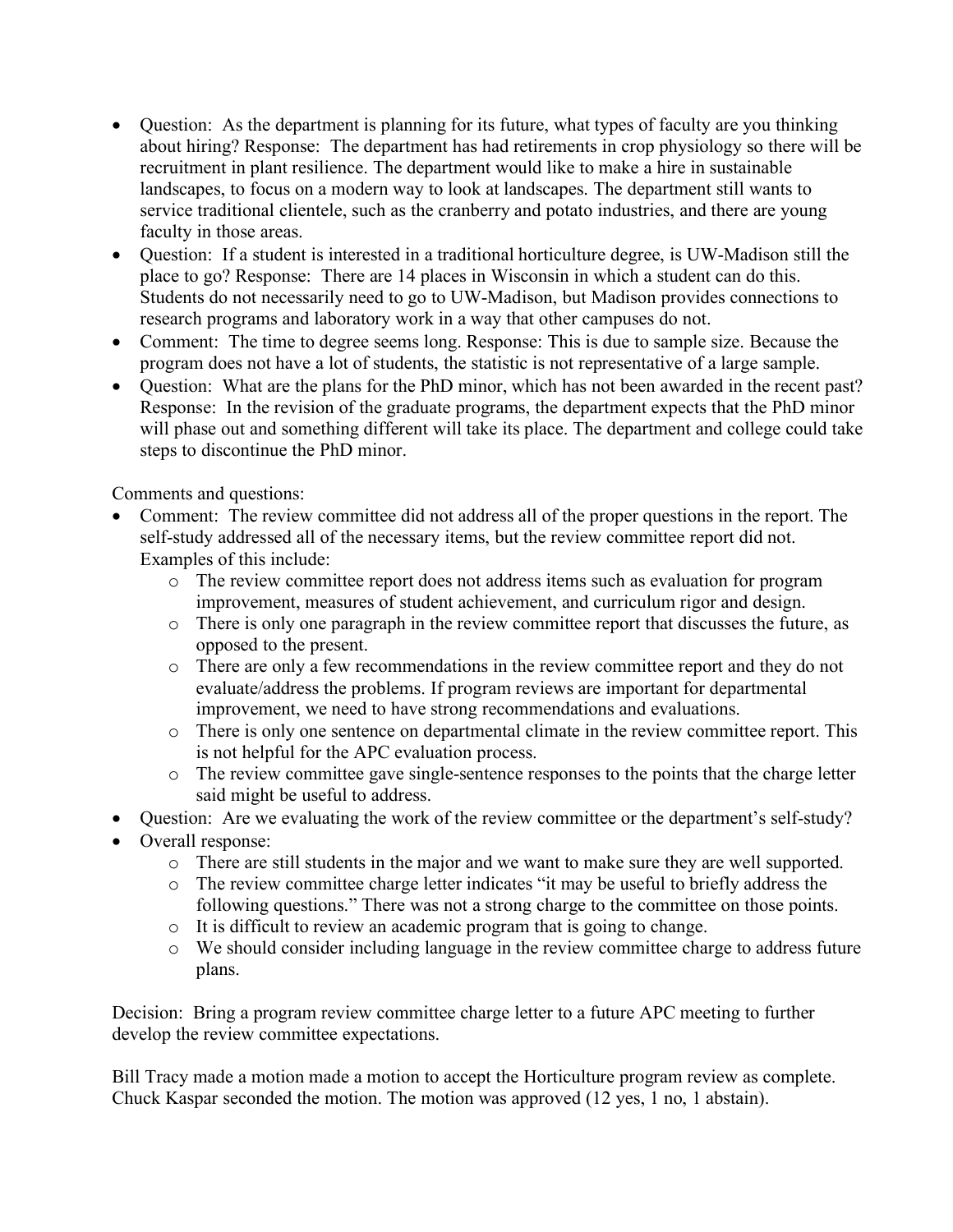## 4. Biometry program review – second review

Biometry has an MS program and is also a center-like entity that provides a service. The review of the MS program and the CALS Statistical Lab/consulting service were combined into one program review.

The Biometry master's degree is conferred at the same time that a PhD is conferred in another area of biology. Three faculty are part of the program: Cecil Ane, Brian Yandell, and Jun Zhu (all with joint appointments). There are currently six graduate students in the program. The program graduates about one student per year. Each faculty member has 1-3 students, and the maximum capacity for advising is three students per faculty per year. In the 699 course, students provide statistical consulting for faculty and staff in other departments, gaining both consulting experience and the skills of working with someone in another discipline. This course is supervised by Nick Keuler (academic staff). CALS Statistical Lab services are free to anyone in CALS, Botany, or Zoology. The lab helps people work through their own statistics and helps people at any stage of their project. The review committee reported that they were surprised by the vibrancy and vitality of the program.

Brian Yandell, Biometry director, joined the CALS APC meeting to provide a response to the program review. Student maturity and growth occurs through learning how to bridge disciplines and communicate ideas. The MS program is essentially a chapter in a dissertation which will bring quantitative methods into the student's field of study. This fall, two master's students are creating a community of practice in the plant sciences. They have become leaders in the community of practice and in working with high volumes of genetic data.

Comments and questions for the program:

- Question: How does the future of Biometry dovetail into campus conversations? Response: The Biometry MS in not related to campus-level conversations, but the Biometry program serves as an example for the data science initiative and data science hub.
- Comment: This appears to be a low award-producing program. Response: It is a low cost program with very little administrative cost. Volunteer staff administer the records. Graduate students in a PhD program typically have one extra year of work. The program involves an intense collaboration with two advisors. The small number of faculty is one reason for the low award numbers.
- Question: Why is there a maximum capacity of three students per faculty member? Response: The faculty member is guiding students through the program. They are serving as a co-advisor of the master's program, which results in a chapter of a dissertation. Apprenticeship training requires supervision. Faculty are also training students in their home departments.
- Question: Is it possible to form a workgroup to imagine/develop a higher enrollment scenario? Response: Imagining this takes more staff and more faculty engagement. The program has submitted faculty position requests to increase faculty numbers and those requests have not been approved. The program would need more support to proceed with such a task.
- Question: Could the structure of the program be altered to achieve its goals in a different way? Response: Yes, and the program could also broaden its audience, but there is still a capacity issue.
- Question: Are you turning students away because of limited capacity? Response: No, but the program is only advertised in modest ways, such as in the 571 and 572 courses.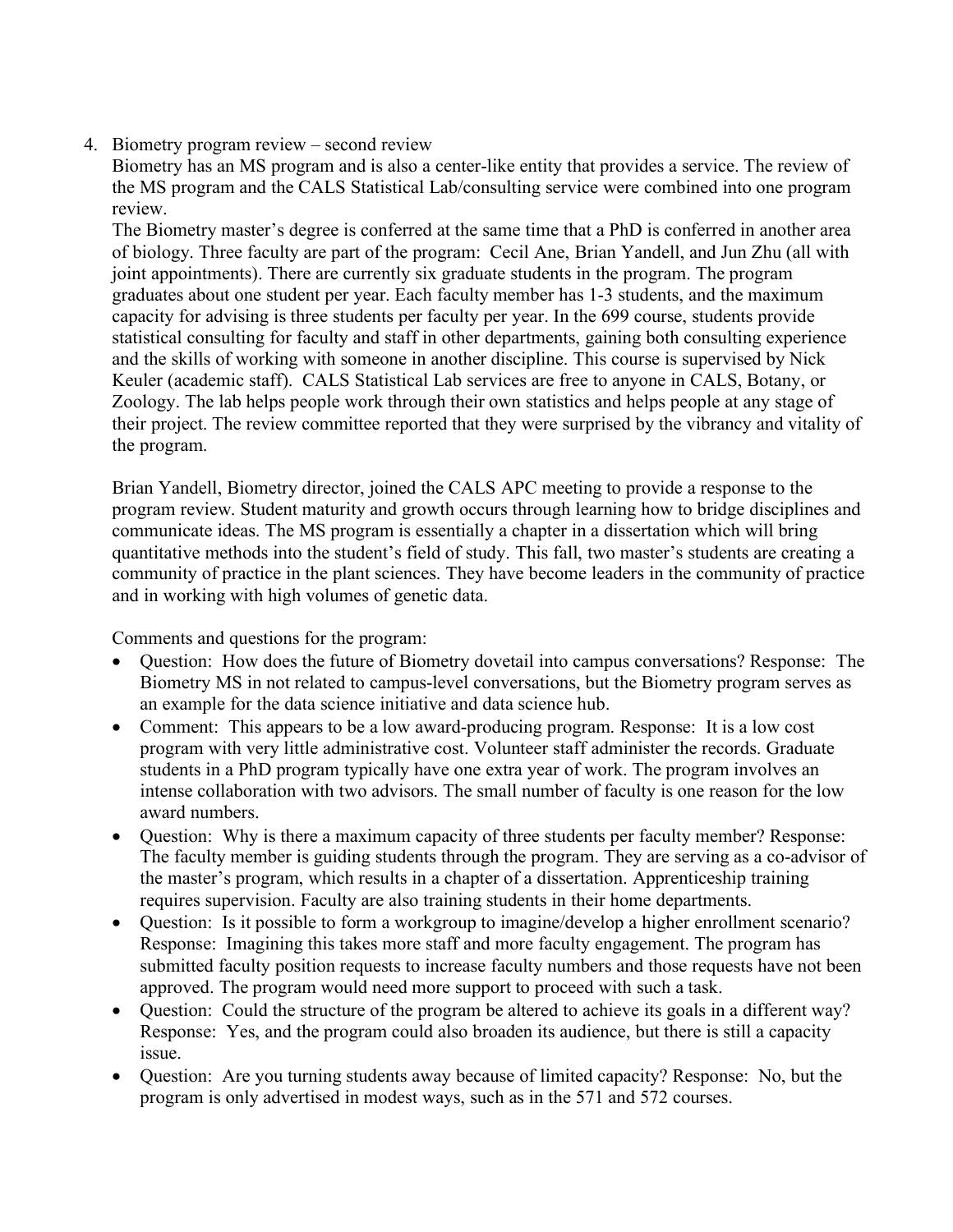- Question: It seems that there are other faculty that could participate. What are the barriers to their participation? Response: People have other draws on their attention. There also needs to be a momentum to make that happen. The program does not have the infrastructure to support a large program. There needs to be a broader conversation about how to move forward, which would be of value if there was interest.
- Question: Is the program unique? Response: Not aware of another program like this.
- Question: What are your thoughts on future demand or growth of the student experience? Response: The need for students to work at this junction will only grow.
- Question: Did Biometry come around a decade too early or will a new structure be needed to address increased demand? Response: Biometry grew out of conversations in CALS amongst colleagues who saw a need for it. It was ahead of its time. There is a growing interest in the data area and there is an opportunity to grow but the question is how to do that. Advice on this is welcome. It might be possible to bring together people for a conversation about this.
- Question: Could the consulting program still exist if the Biometry MS program were to ever dissolve? Response: The consulting facility is the training ground for master's students, who are apprentices for one to two semesters. The students who show promise may do some work on their own, but there is a lot of oversight. The impact of the master's program on the consulting program is minimal.
- Question: Do the students get any training in how to consult? Response: Yes, they receive this through their apprenticeship. They are experiencing on-the-job conversations, meetings, etc. The project assistants go through a statistical consulting course and semester-long training. Some of that training materials have been adapted to train the master's students.
- Question: Is there any relationship between Biometry and the new PhD minor in quantitative biology? Response: This has not come up. The PhD minor serves a different population of students. Biometry works with students who are strong in a biological discipline and show an interest in carrying forward with quantitative data. The PhD minor only has 3-4 courses and no apprenticeship.

Comments and questions:

- Comment: We might want to consider whether Biometry comes back for program review sooner than 10 years because of all of the new data science initiatives (e.g. undergraduate degree tracks, UW2020 funding for data science up, data science initiative) and changes in the campus space.
- Comment: Several people have used the consulting services for large data sets.
- Comment: It seems that there is some resistance from Biometry to exploring ideas for the MS program. It is not clear why there is resistance to trying to improve, especially since this is a low award-producing program.
- Comment: This program is a collaboration with statistics, but CALS does not get credit for any of the courses.
- Comment: Data science is much larger than statistics.
- Comment: The review committee had some good recommendations.
- Comment: The program review process seems ineffective for programs either going through change or facing changes presented at the campus level. This applies to both this program review and the Horticulture program review.
- Comment: Students in the graduate training program are doing a lot of extra work and are not getting paid. The program is designed for a really small group of people who want to be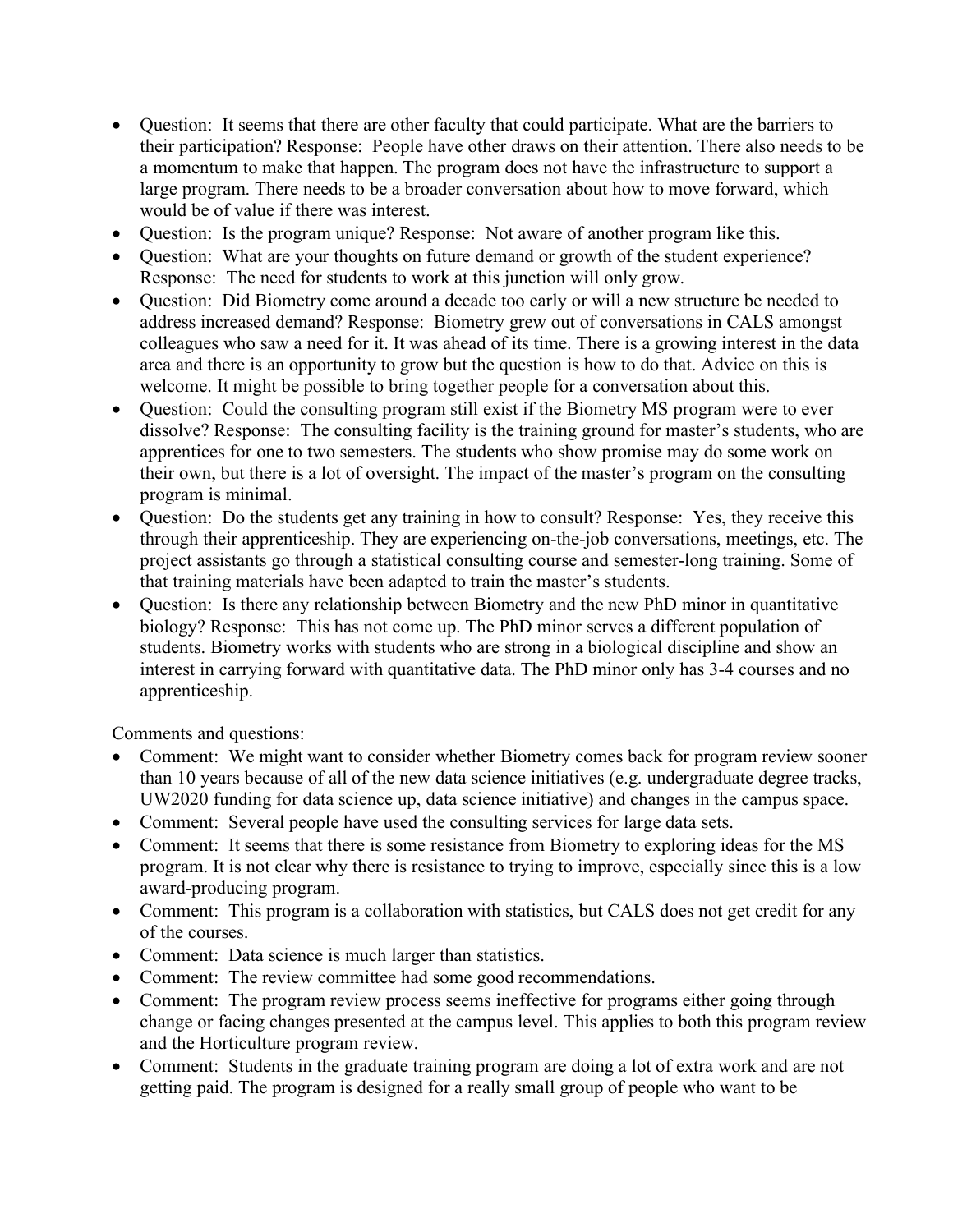statistical consultants. The student has to be really driven and has to have an advisor who is willing to participate, so this program is never going to grow a lot.

- Question: Do we value this small, vibrant program? Response: That is the question to answer. Some people feel that more often than not, this program is not worth the student's time.
- Question: Is this an area where the college should invest? What is the cost-benefit ratio?
- Comment: We do not have the resources to maintain small programs anymore, but data science is a large, future area of work and study. One of the questions is what role Biometry wants to play in this.

Decision: The Biometry program needs to decide how it's going to grow its program and build around its unique qualities. The committee should think about this recommendation and, in general, the college's next steps in the data sciences.

Paul Mitchell made a motion to forward the Biometry program review into spring semester for further discussion. Barb Ingham seconded the motion. The motion was unanimously approved.

Karen Wassarman will circulate information on the PhD minor in quantitative biology.

5. Dietetics program: name change and changes to admissions requirements Denise Ney, faculty member in the Department of Nutritional Sciences, joined the CALS APC meeting to present the program changes requests.

The Department of Nutritional Sciences would like to change the name of an undergraduate degree from BS Dietetics to BS Nutrition and Dietetics. The BS Dietetics program provides the matriculation tract for students to complete the Didactic Program in Dietetics (DPD) to become a registered dietitian nutritionist. The DPD is accredited by the Accreditation Council on Education in Nutrition and Dietetics the accrediting agency for the Academy of Nutrition and Dietetics. The rationale for changing the name of the degree is to better inform students and employers of their career path and for consistency with national trends. In 2012, the American Dietetics Association changed their name to the Academy of Nutrition and Dietetics. The department surveyed senior students about the name change and they were almost unanimously in favor of the change.

The Department of Nutritional Sciences would like to change the admission requirement into the Dietetics program. The department would like to decrease the cumulative prerequisite GPA and overall GPA requirement from 3.0 to 2.8. In 2009, the program was overwhelmed with enrollment and unable to receive new funds from CALS to grow. There were 226 dietetics students and with no new resources, the department had to defend the number of students to the accrediting body. The department therefore embarked on an enrollment management policy, similar to the School of Nursing, and set the GPA requirement to 2.8. That change helped enrollment slightly but the program still had over 200 students. In 2015, the GPA requirement was increased to 3.0. There is now a decline in dietetics enrollment and the program only has 120-150 students.

Comments and questions:

• Can a department ask for a range of authority in the GPA requirement, connected to an enrollment target, instead of needing to seek approval on each change? Response: No. Departments have to ask for approval for each specific change. The decision point is whether the